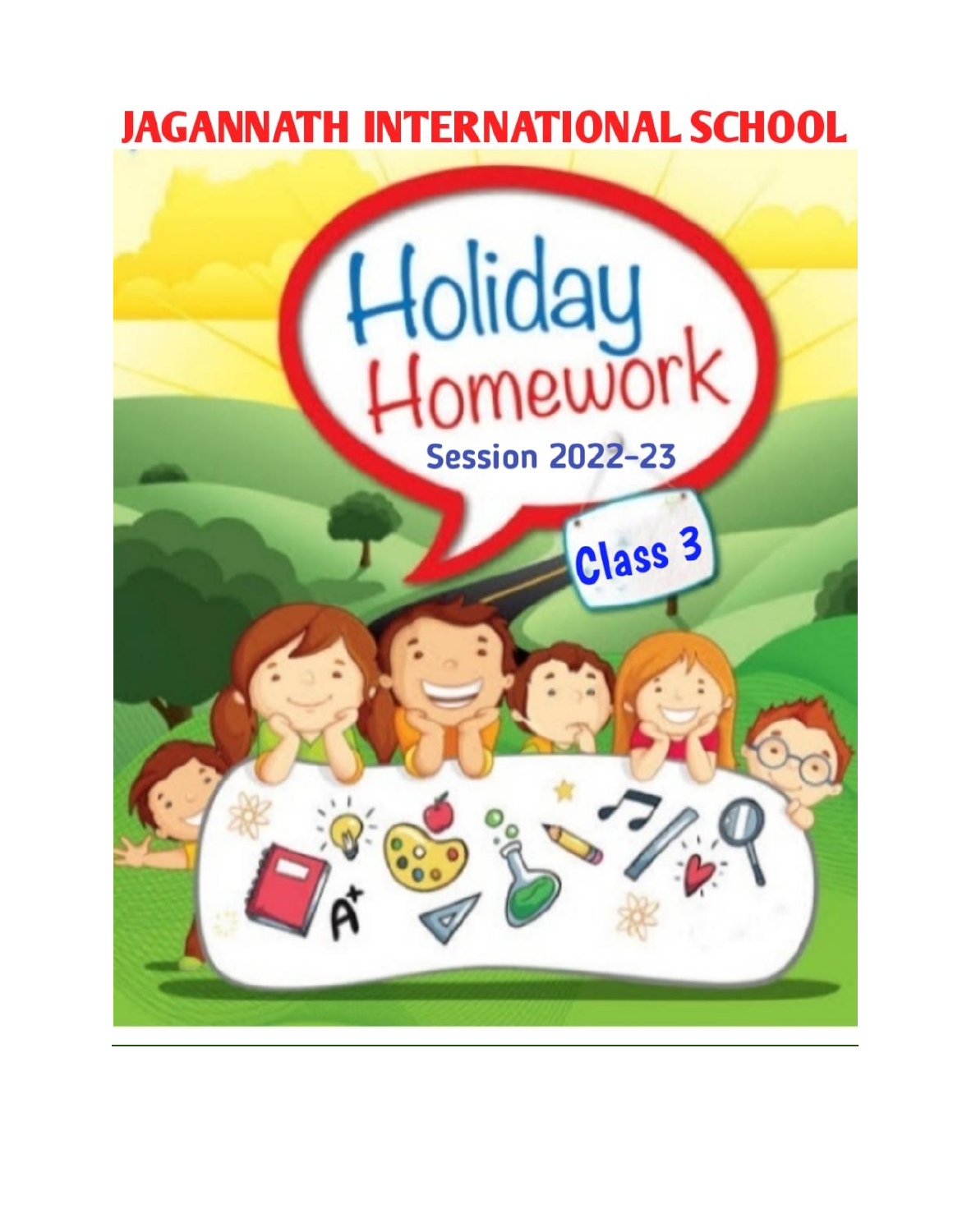# **Jagannath International School English Class III Holiday Homework (2022-23)**

### **Spotlight on Sikkim**

**Under "Ek Bharat Shreshtha Bharat" you must get to know about a state that is quite different from your own. Delhi has been paired with Sikkim for this initiative.**

## **Make a Model of Musical Instruments of Sikkim**

**Sikkim is very rich in folk musical instruments that are rejoiced by its people in different ways during their festivities. Select any two instruments and make models of them. Presentthe information about the same instruments beautifully on an A-4 size sheet with borders.**

### **Note :**

**Make sure the model of the instrument is presented beautifully and is creative.**



**Links for reference : <https://youtu.be/x08aM5-MWNc> https://youtu.be/jfZcNZNW8Fg**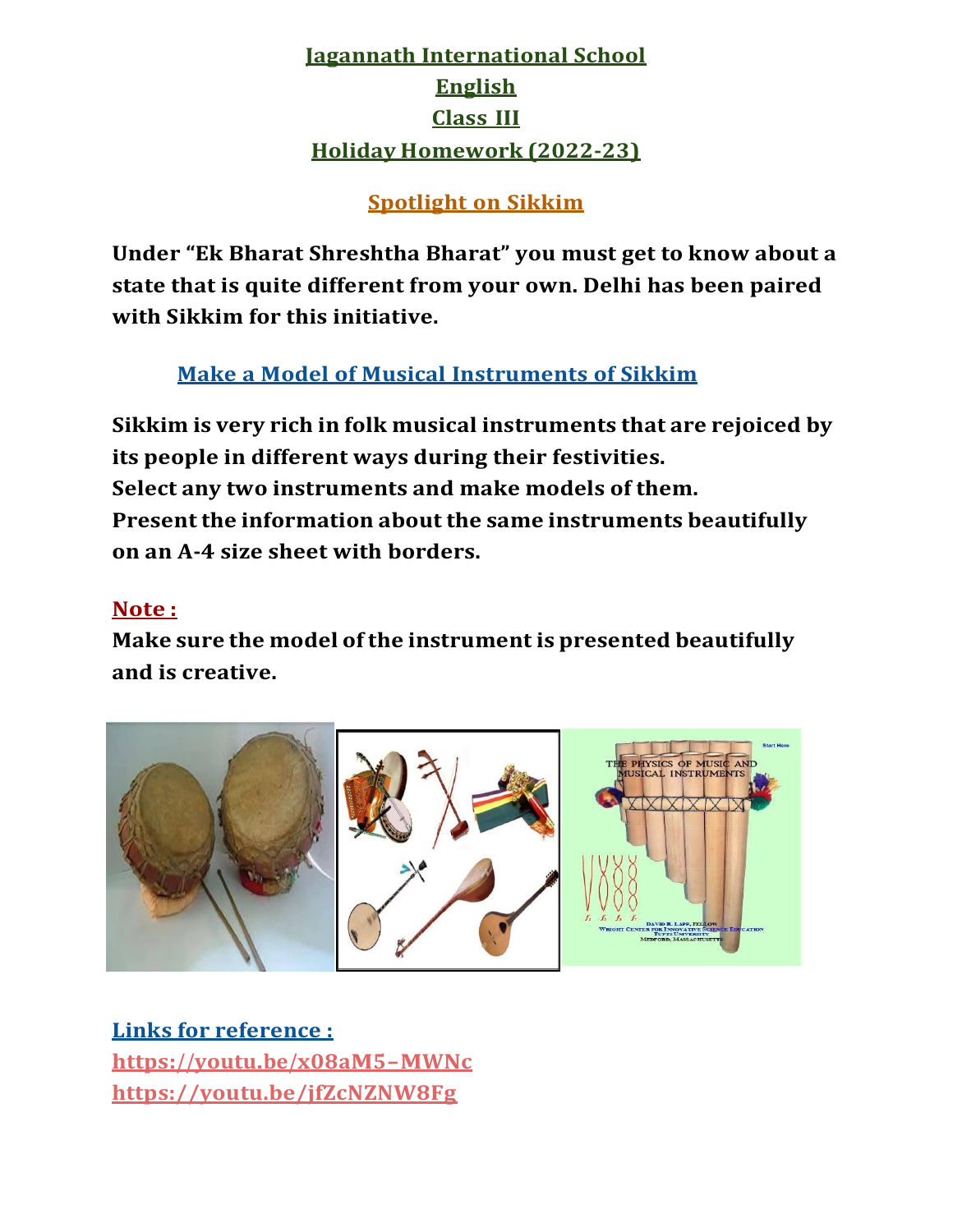उत्तर पूर्व का सिक्किम राज्य प्रकृति की सुंदरता का एक खूबसूरत नमूना है। सिक्किम की खूबसूरती को शब्दों में बता पाना मुश्किल है।यहाँ के बर्फीले पहाड़, विशाल पेड़ और पारंपरिक धरोहर देखते ही बनती हैं। जिसे देखकर मन प्रसन्न हो जाता है।



ऊपर दी गई जानकारी के में अनुसार सिक्किम की प्राकृतिक सुंदरता को ध्यान में रखते हुए ए-3 साइज शीट पर चित्र सहित एक कविता लिखिए।

कक्षा में कराए गए अप्रैल से मई तक के कार्य की आवृत्ति कीजिए।

## **MATHEMATICS**

**Working Model of PRAYER WHEEL**

(Refer thislink) <https://youtu.be/UtIs3W6KJvA>

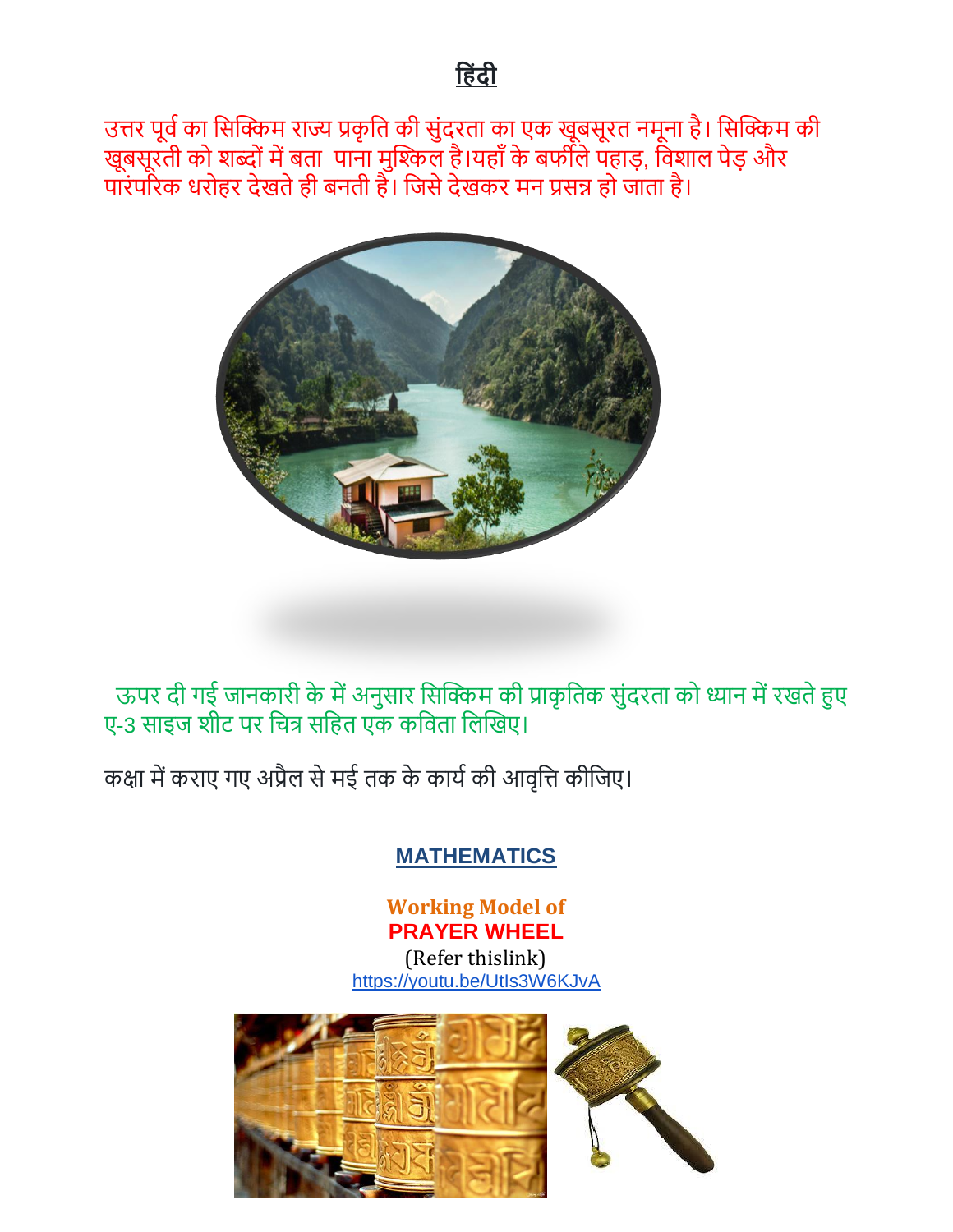A *prayer wheel* is a cylindrical wheel on a spindle made from metal, wood, stone, leather or coarse cotton, widely used in Sikkim. Make a model of Prayer Wheel.

Revise and practice the syllabus covered in classes Ch-1 Numbers upto 9999.

#### **SCIENCE**

Topic- Make a brochure on Sikkim Cuisine.



Activity-Give information about the different cuisines famous in Sikkim and prepare a brochure describing the cuisines of Sikkim.

- Read and learn Chapter 1 and 2.
- Do practice of diagrams also.

### **SOCIAL SCIENCE**

### Handmade Paper Bag of Sikkim



Make a creative and beautiful Handmade Paper bag showcasing art and culture of Sikkim. Use handmade paper, waste materials to make your bag attractive and draw or paste pictures of art and culture of Sikkim on the bag. Make a cover page of your project with your name, class and section written on it.

> Refer to this link <https://youtu.be/VgfHAhPkz2M>

Read and learn ch1 and ch2 and Practice World map on Continents and Oceans.